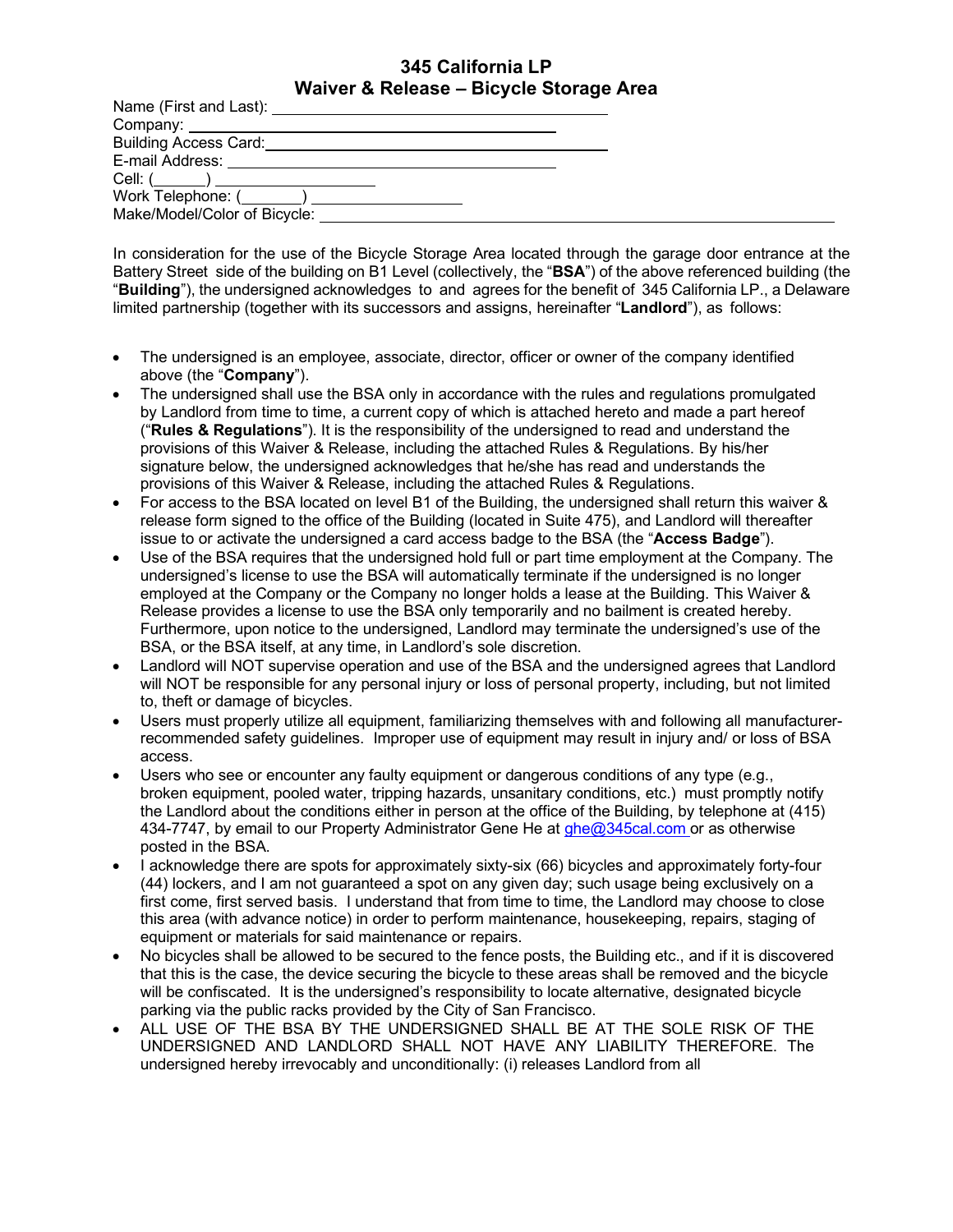## **345 California LP Waiver & Release – Bicycle Storage Area**

losses, claims, demands, causes of actions, costs and expenses, including attorneys' fees, damages or liabilities whatsoever of any nature, including bodily injury or death, caused by or incurred as a result of or arising indirectly or directly from the undersigned's use of the BSA and (ii) agrees to indemnify, defend and hold Landlord harmless from any loss or liability incurred by Landlord as a result of the undersigned's acts or omissions within or about the BSA, including any loss or liability resulting from property placed or stored in the BSA.

• This Waiver & Release is intended to be as broad and inclusive as permitted by law, and if any portion of this Waiver & Release is held invalid, the undersigned acknowledges that the balance shall, notwithstanding, continue in full legal force and effect.

**THIS WAIVER & RELEASE was executed by the undersigned with full knowledge of its contents.**

Signature:

Print Name:

Date:

**\*\*Please be sure to retain a copy of this form for your records\*\***

[SEE ATTACHED RULES]